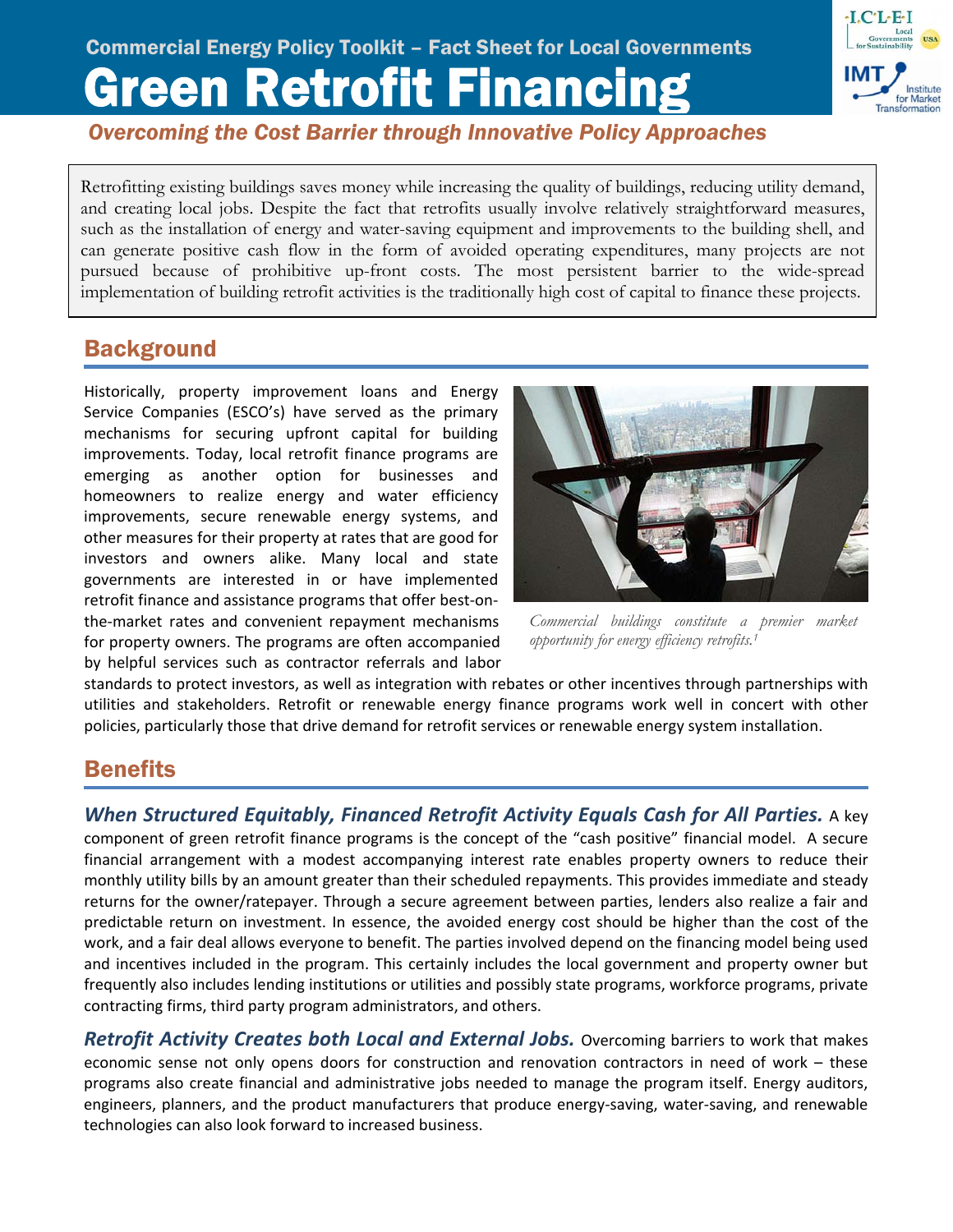

# Getting Started

There are various methods to structure a financial retrofit program. Ideally a borrower or program participant achieves superior cost savings from the energy efficiency improvements over the loan or repayment amount. The ultimate goal of these finance programs is to satisfy pent up demand from businesses willing but unable to overcome high upfront cost barriers, and to begin saving energy and money immediately through the creation of low‐interest payment schedules or simplified repayment programs.

### **Step 1:** *Explore Available Financing Mechanisms.*

There are a variety of financing mechanisms available to and being explored by local and state governments including energy service performance contracts (ESPCs), revolving loan funds, leasing, on bill financing, property assessed clean energy (PACE), pooled bonds, qualified energy conservation bonds (QECBs), and more. Further, there are a number of "credit enhancing" design options that can augment financial designs such as interest-rate buydowns, loan loss reserves, and others.<sup>2, 3</sup> Note that legal aspects and underpinnings of various financial models vary greatly across state and local governments. Conduct rigorous due diligence to clearly understand what types of financing models can be deployed in your community. Education on the mechanics behind available financing methods will almost certainly be necessary for staff, stakeholders, officials, and the public due to the complexities of various models.

### **Step 2:** *Explore Available Partners and Stakeholders.*

When creating a finance model, it is vital to involve stakeholders and partners in the process. Stakeholders may include initial program advocates, potential participants, financial institutions or utilities interested in providing program funding, and organizations or individuals that provide retrofit services. Consider including a business that has utilized a finance mechanism and is able to share the cost savings and benefits, an organization that conducts energy audits or provides "green" job training, or a real estate organization that encourages businesses to take energy efficiency measures in order to increase their marketability at sale. In order to determine which model is best for your community, it is important to engage stakeholders in the development process and also consider the community's and/or partners' tolerance for risk. The financing model must be supported and enticing to both creditors and targeted participants.<sup>1</sup> An open dialogue with all parties will provide critical feedback on stakeholder sentiment.

### **Step 3:** *Determine Scope and Intent of Program.*

Decide what types of improvements are eligible under the program and identify criteria for eligible projects or applicants. Key requirements to consider include linkage with supporting programs, minimum and maximum financing per project, program eligibility prerequisites, risk and assurances, criteria for evaluating success of the program, and finance terms depending on the program partners selected.

# Existing Policies or Programs

#### *Boulder County, CO: ClimateSmart Loan Program (Commercial)* <http://www.climatesmartloanprogram.org/>

• *Adopted:* Voters approved Ballot Issue 1A in November 2008 */ Effective:* Residential program launched 2009, commercial program in January 2010.<sup>4</sup>



• **Affected Property Types:** Eligible buildings include commercial and institutional properties including non‐ profits, apartment buildings, small manufacturing facilities, multi‐family, low‐income and/or elderly housing complexes.

For Access to the Commercial Buildings Toolkit visit http://www.icleiusa.org/commercialenergypolicytoolkit For Further Information on Local Sustainability visit www.icleiusa.org & www.imt.org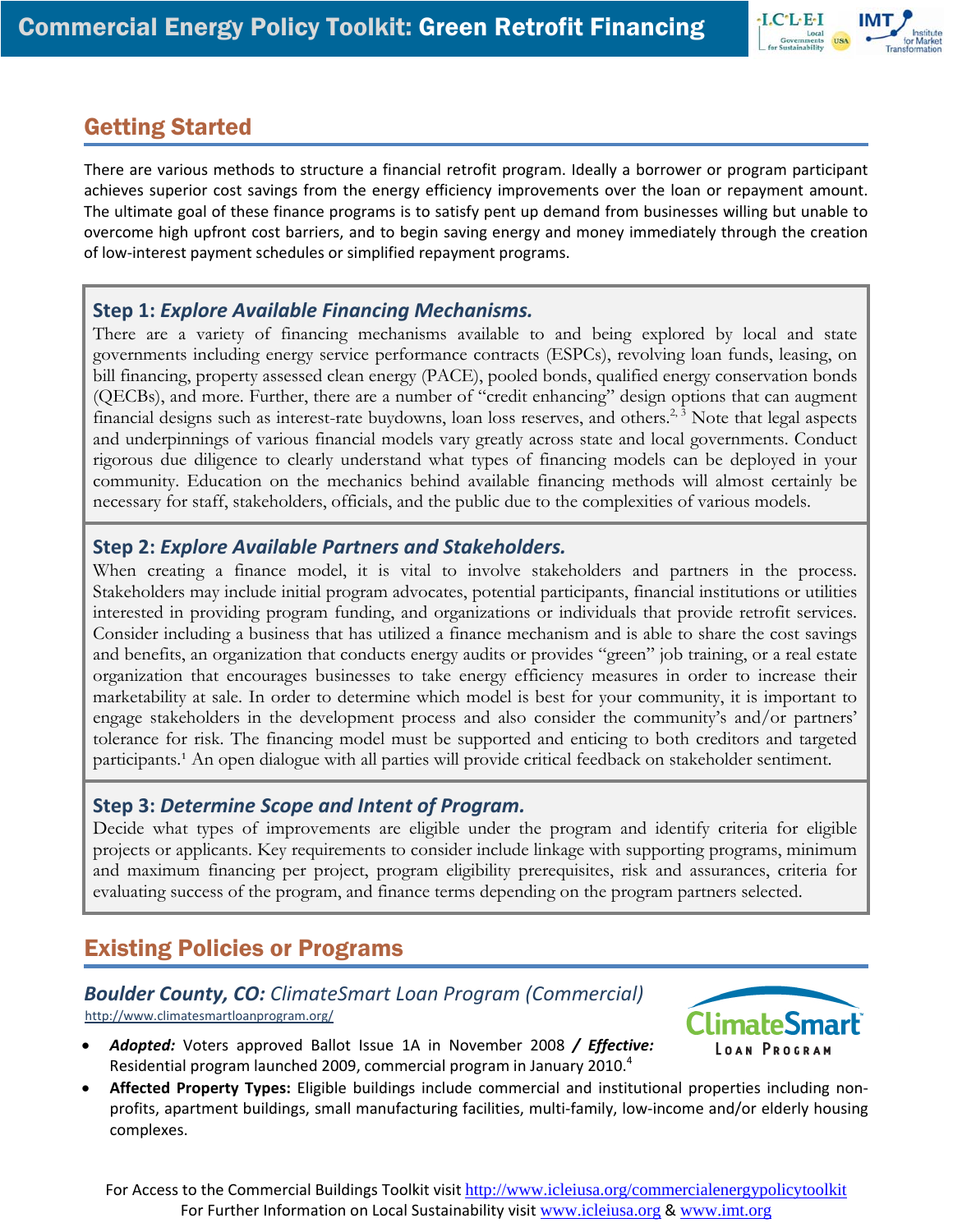#### • **Key Program Features and Requirements:**

- o Minimum \$3,000 up to \$210,000 loans, 5 to 6.5% interest depending on applicant and project. 5 or 10 year loans are available.
- o Properties currently exempt from payment of property taxes must certify that the loan is no more than 20% of property value.
- o Will allow performance based path as well for larger loans and specific technologies (e.g., CHP, geothermal, methane digesters) – need 30% improvement in efficiency over current system.
- o Eligible efficiency activities: Commissioning & Monitoring, Energy Management, Wall & Roof Insulation, Windows & Doors, Combined HVAC, Cooling, Heat Pumps & Ventilation, Boiler & Furnace, Energy Recovery; Water Heaters and Lighting.
- o Eligible renewable activities: Solar Hot Water, Solar P.V., Small Wind, Biomass, and Geothermal.
- o Lender consent, utility bill release and program tracking, special assessment placement on property required.²

#### *City of Minneapolis, MN: Energy Efficiency Business Loan Program* [http://www.ci.minneapolis.mn.us/cped/Energy\\_Efficiency\\_Loan\\_Program.asp](http://www.ci.minneapolis.mn.us/cped/Energy_Efficiency_Loan_Program.asp)



 $\cdot$ I.C $\cdot$ L $\cdot$ E $\cdot$ I

- **Adopted:** Program expanded August 28, 2009 **/ Effective:** February 22, 2011
- **Affected Property Types:** Commercial businesses in Minneapolis that apply and are approved by the program for financing prior to implementation of project.
- **Key Program Features and Requirements:**
	- o All recipients must use contractors licensed to do work in Minneapolis, meet Minneapolis City codes for all rehab work or equipment installations, comply with Minneapolis zoning ordinances, and comply with all federal, state and local laws and regulations including Davis Bacon Act and Historic Preservation Act.
	- o Rebate of 20% of project cost after utility rebates (not to exceed \$5,000), interest rate fixed for term of loan at 0%, maximum loan is \$75,000, closing costs financed in loan, variable term up to 10 years is capped at 6 months beyond expected payback period of the improvement.
	- o Eligible improvements include lighting retrofits (lamps and/or ballasts only); lighting fixture replacement and control upgrades; HVAC (Heating, Ventilating and Air Conditioning) controls upgrades and retrocommissioning; HVAC equipment replacement; envelope air sealing; insulation, windows or doors; refrigeration controls upgrades (where refrigeration is present); refrigeration equipment replacement; and other energy-efficiency improvements recommended by CEE and approved by CPED.

### *Sonoma County, CA: Ene[rg](http://www.sonomacountyenergy.org/)y Independence Program*

#### <http://www.sonomacountyenergy.org/>

- **Adopted:** The County's Board of Supervisors adopted the program on March 25, 2009 / **Effective:** March 25, 2009
- **Affected Property Types:** Commercial or residential properties are eligible.
- **Key Program Features and Requirements:**
	- o Commercial properties are required to obtain a Pacific Gas and Electric (PG&E) or equivalent energy audit, and water conservation audit. After the audit, a California State licensed contractor must be consulted to determine the cost of the improvements.
	- o Property owners who want to use the funding must agree to repay the program through an assessment on their property taxes over a term of 5, 10, or 20 years. When the property is sold the assessment stays with the property. Improvements must be for existing buildings, new construction does not qualify.
	- o If there is a mortgage on your property, obtain consent of your lender.
	- o Energy efficiency, water conservation and renewable energy generation upgrades must be permanently attached to the property to qualify. Items not permanently attached such as dishwashers and other appliances are not allowed. Improvements like insulation, cool roofing, heating and air conditioning systems, waterless urinals, solar panels and energy efficient windows are acceptable.